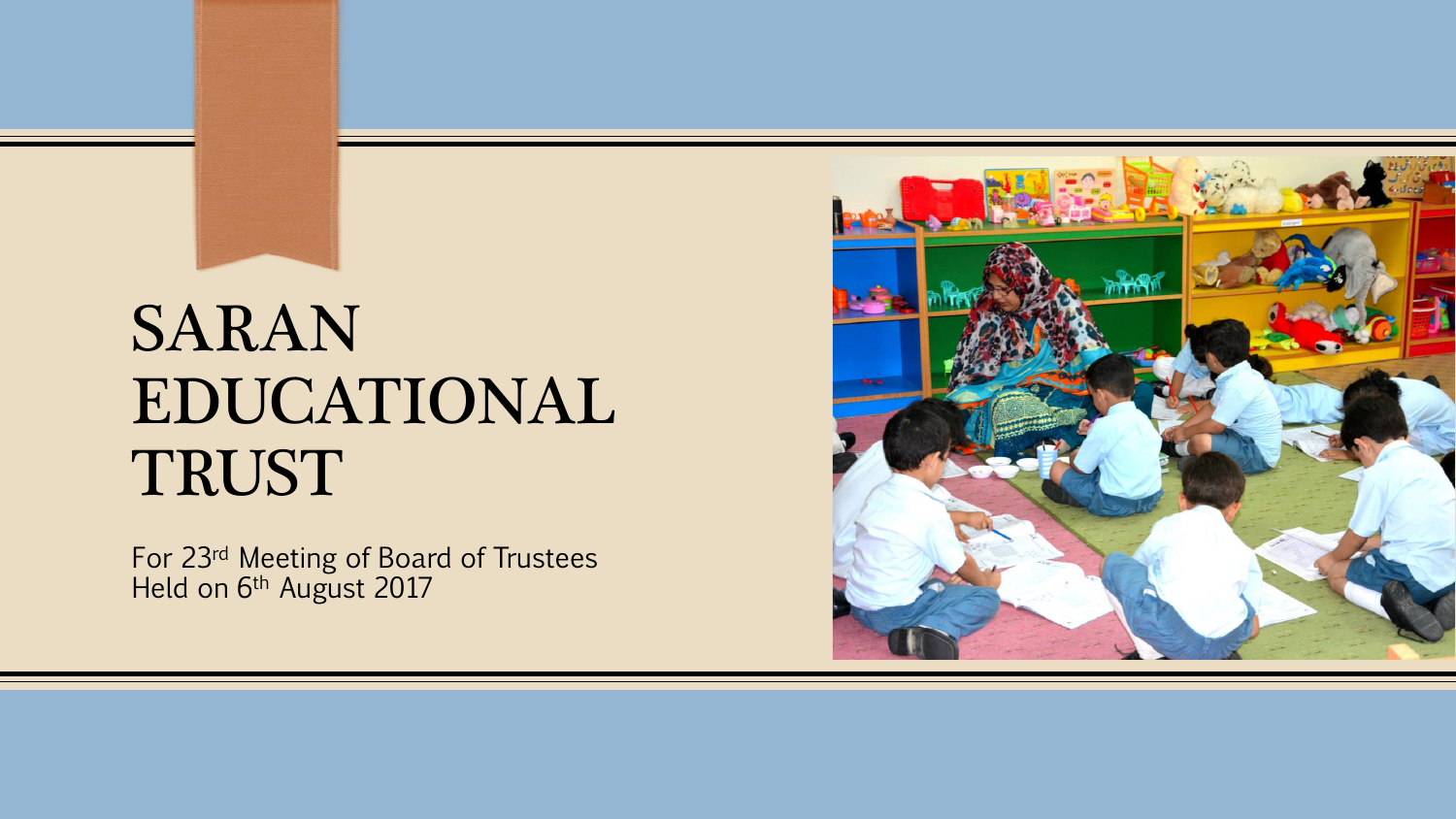## Election of Current Office Bearers

- 22<sup>nd</sup> meeting of Board of Trustees of SET held on 23<sup>rd</sup> October 2016
- **Office bearers were elected for a two-year tenure** 
	- **EXECUTE:** Syed Sadiq Hussain
	- Deputy Managing Trustee: Syed Saeed Reza
	- Secretary: Muhammad Shozib
	- Joint Secretary: Sarah Firoz
	- Treasurer: Jawad Yousuf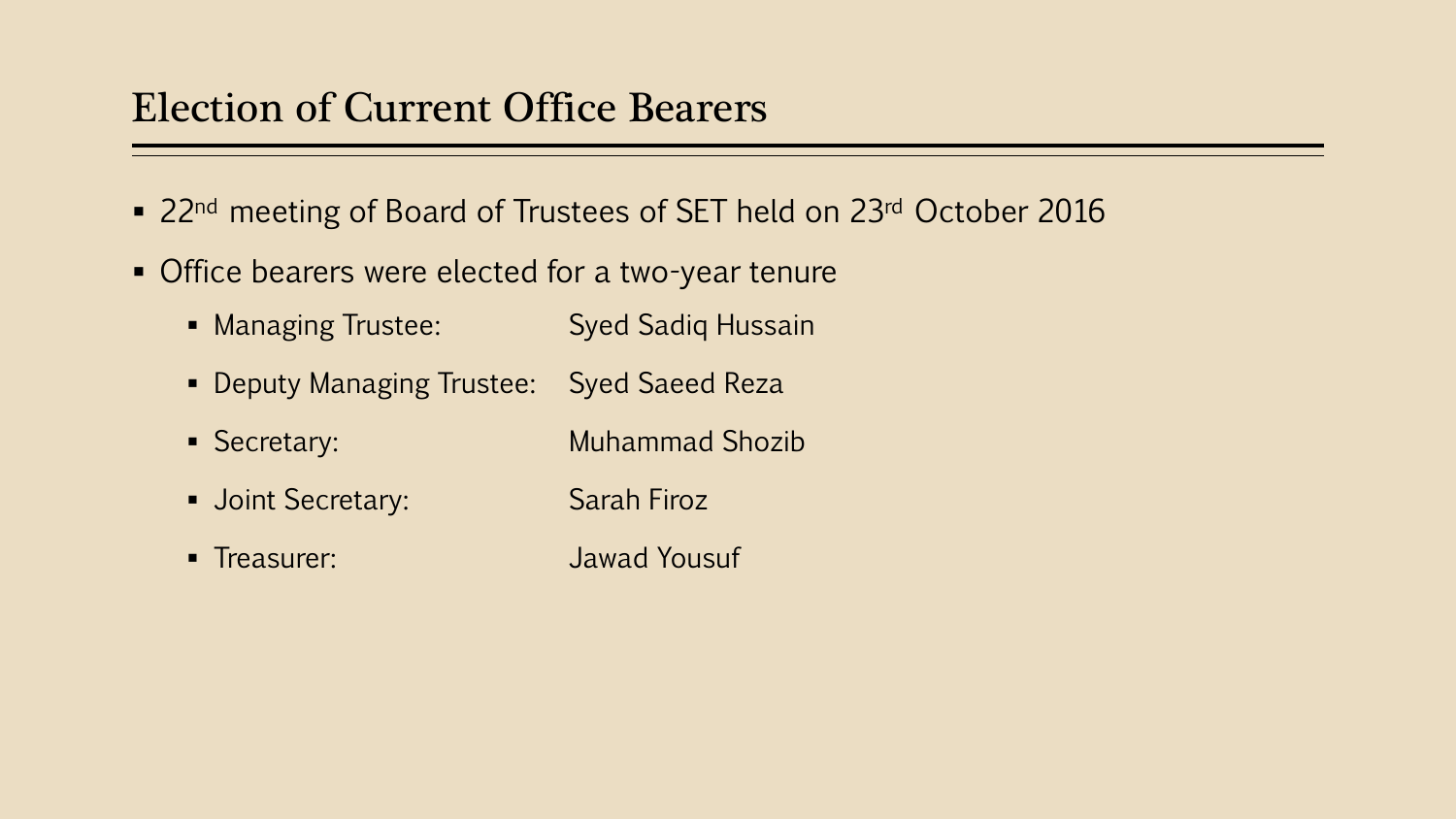## Year of Consolidation / Improving Governance

- Main focus has been on strengthening the organizational structure of the trust
- **E** Measures include:
	- Greater focus on full compliance with regulatory matters
	- Re-invigoration of the Executive Committee (which now meets more or less monthly)
	- Proceedings of meetings are minuted and follow-up points are maintained
	- Improved reporting and review of monthly management accounts by Executive **Committee**
	- Refinement of budgeting process to facilitate analysis of variances and strengthen controls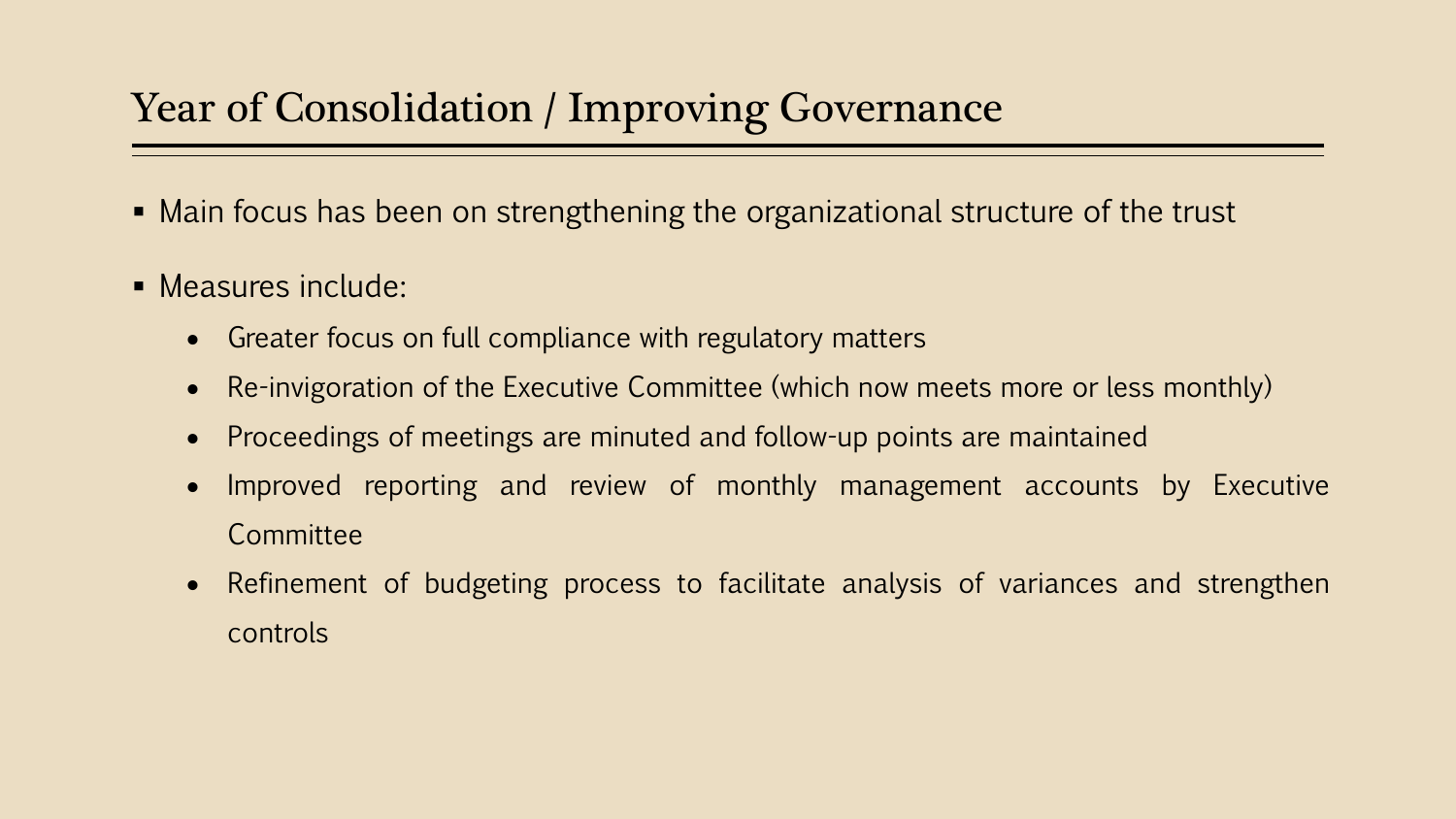## Measures for Improving Governance

- Development of written policies to regulate operational matters and ensure consistent practices
- Establishment of Endowment Fund to stabilize income stream and accommodate "sadqia jaria" bequests
- Appointment of Communications & Resource Mobilization Manager
- Stepping up of fund raising efforts
- Improving external communications, particularly with donors, to increase awareness of SET's affairs and provide reassurance about continuity of sound operations and governance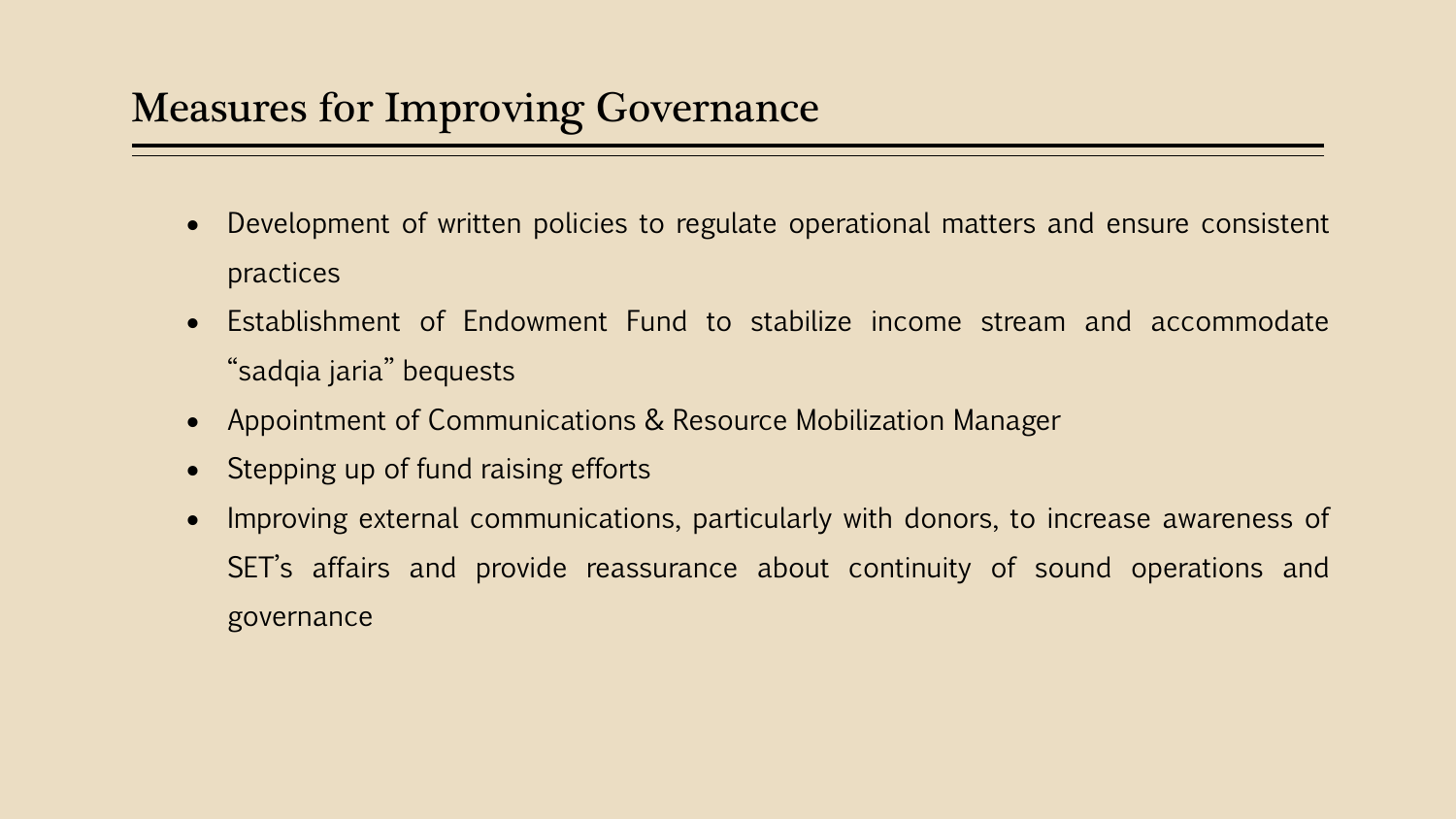## Communication and Resource Mobilization Manager

#### Ms Sumera Naqvi

- Experience
	- DAWN, The News, DAWNNEWS TV
	- Resource Manager with Karwan-e-Hayat (NGO)
	- Worked on projects of UNICEF, HRCP, Shehri
- Responsibilities at SET
	- To represent SET at various offices, meetings and forums like government departments, NGOs, educational institutions, etc.
	- To work for strengthening the organizational capacity of SET
	- To organize fundraising
	- To increase the donor base
	- To prepare and disseminate communication material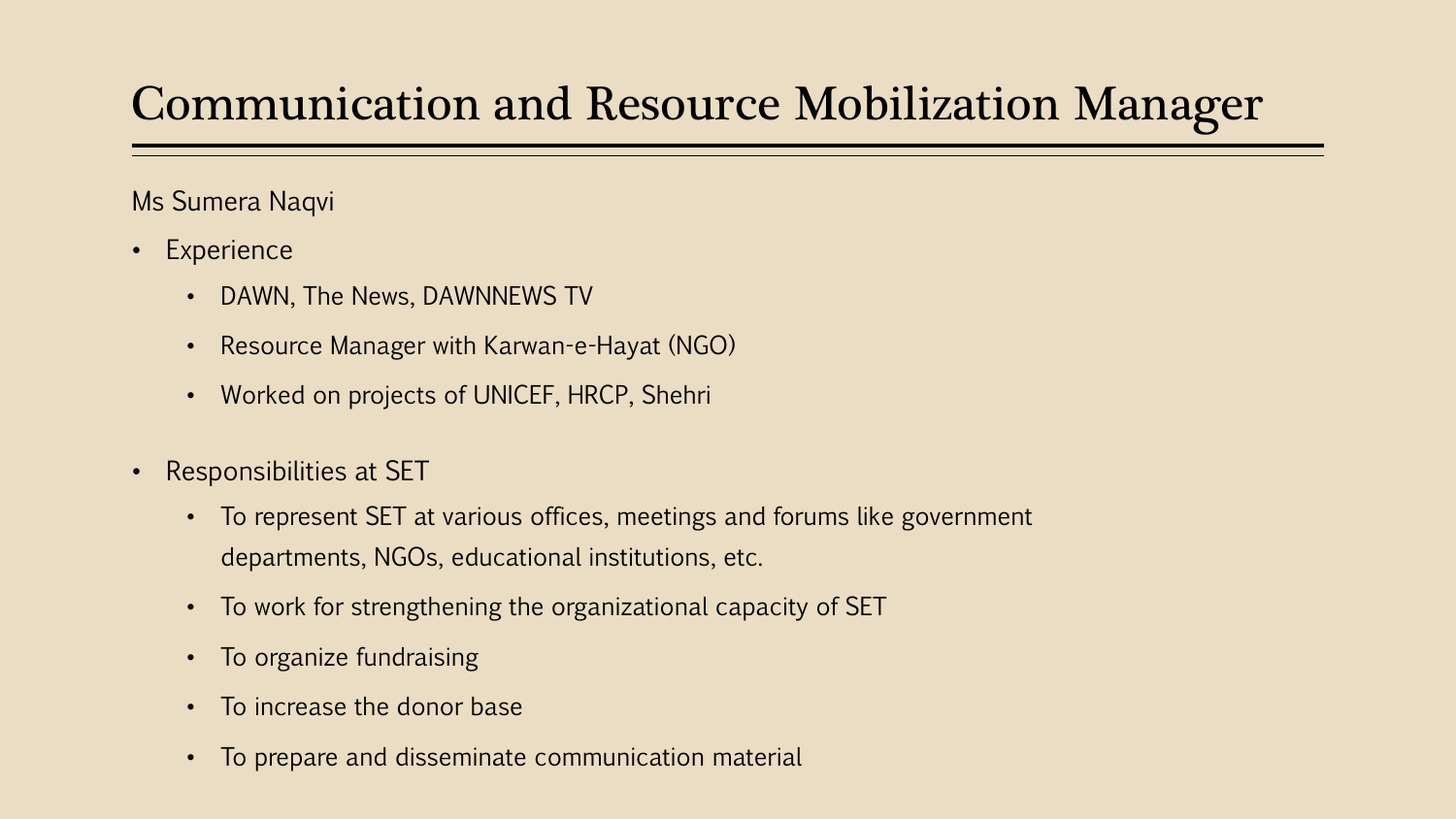## Executive Committee

- **Executive Committee is now very active**
- Members of EC are
	- **EXECUTE:** Syed Sadiq Hussain
	- Deputy Managing Trustee: Syed Saeed Reza
	- Secretary: Muhammad Shozib
	- Treasurer: Jawad Yousuf
	- Trustee: Niaz Husain
	- Co-opted Member: Arif Kazmi
	- Convener: Sumera Naqvi
- Meetings of the EC are held more a less on a monthly basis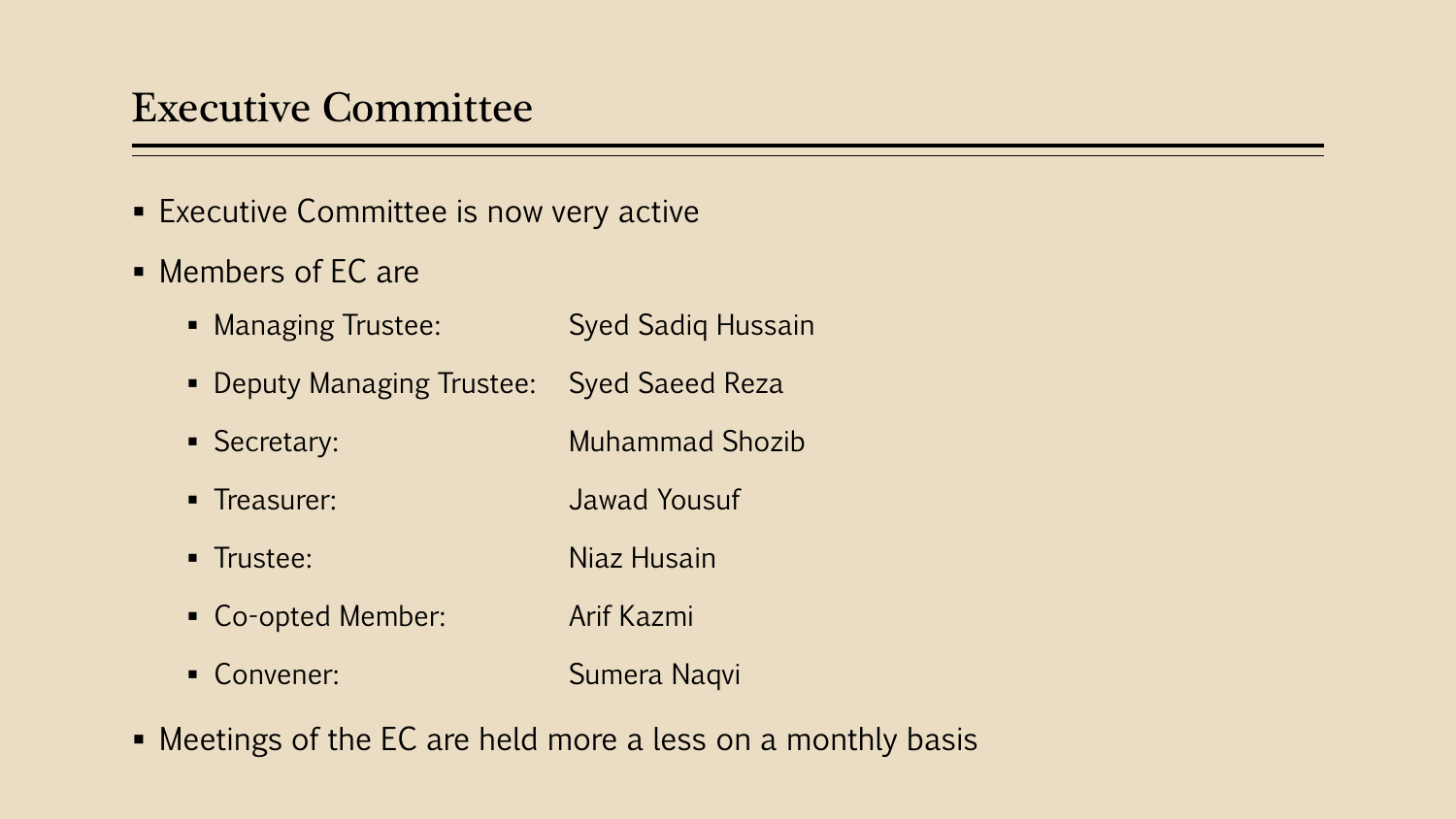- **During the meetings of EC, monthly management accounts are reviewed**
- **EXP** Actual income and expense figures are compared with the budgeted amounts and the reasons for variance are discussed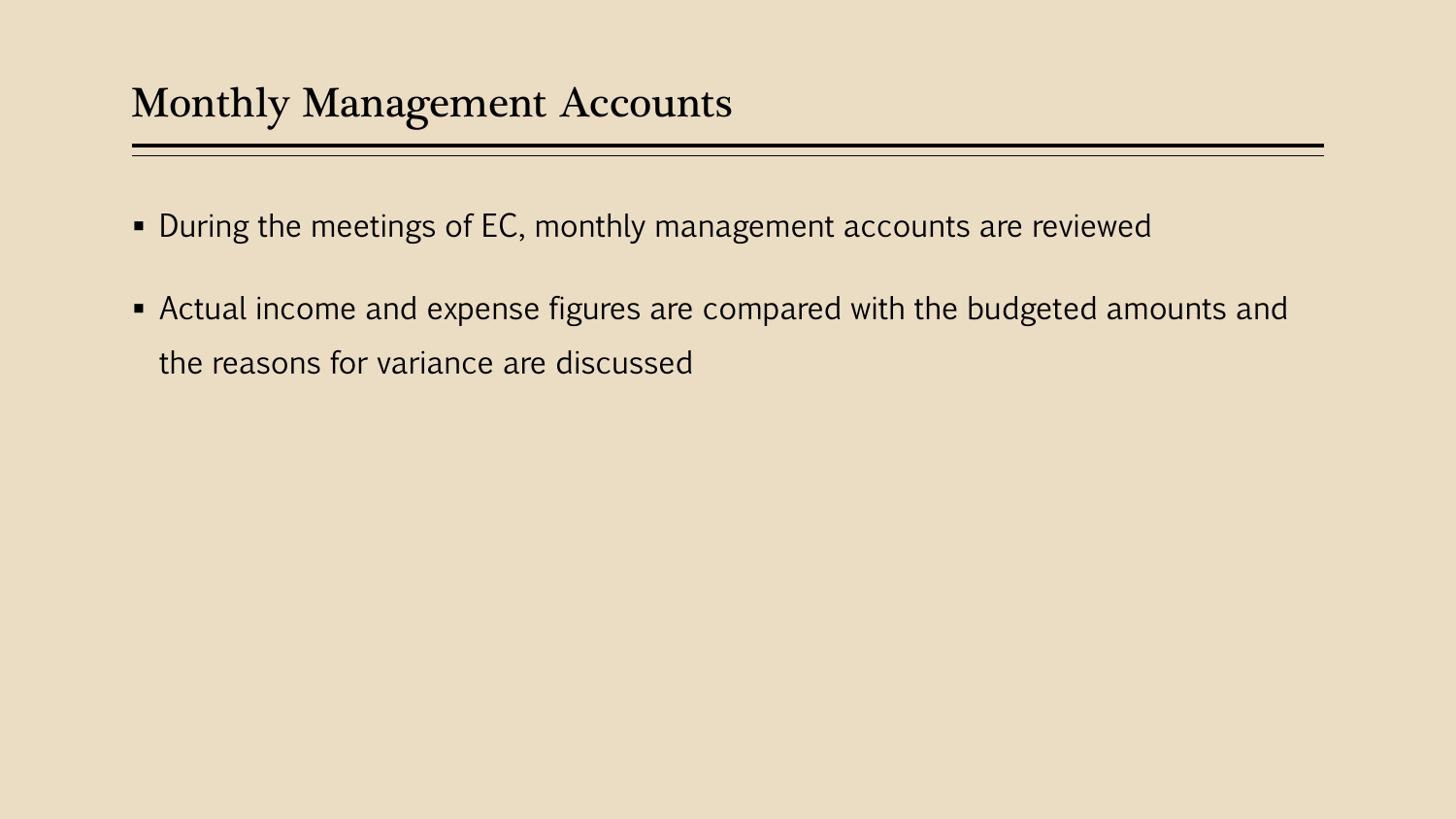- **Annual budget for the current fiscal year was prepared in greater detail (in terms of** breakdown of income and expense heads with monthly figures and seasonal trends)
- The process was improved for better monitoring and analysis of variances and, therefore, better overall control over performance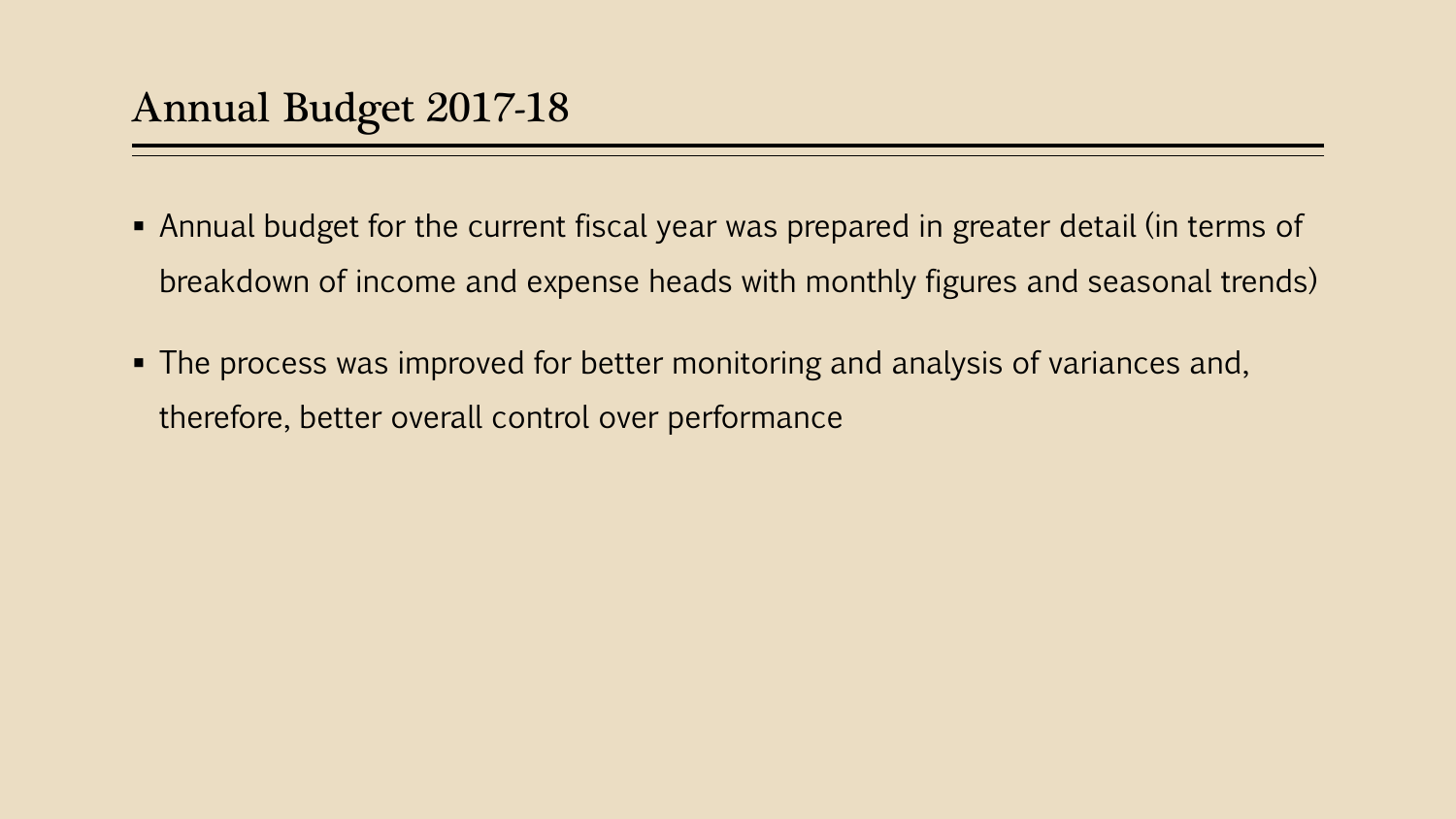## Annual Budget 2017-18

#### Average Strength **Income and Expenses**

|                      | 2016/17 | 2017/18 |
|----------------------|---------|---------|
| <b>Teachers</b>      | 76      | 86      |
| <b>Support Staff</b> | 20      | 24      |
| <b>Students</b>      | 602     | 694     |

| All the amounts are Rs in million |
|-----------------------------------|
|-----------------------------------|

|                        | 2015/16<br>(Audited) | 2016/17<br>(Unaudited) | 2017/18<br>(Budgeted) |
|------------------------|----------------------|------------------------|-----------------------|
| Fee Income             | 15.7                 | 18.3                   | 25.5                  |
| <b>Donations</b>       | 14.7                 | 12.7                   | 14.4                  |
| <b>Total Income</b>    | 30.6                 | 31.0                   | 40.1                  |
| <b>Total Expenses</b>  | 30.4                 | 31.1                   | 40.0                  |
| Surplus/Deficit        | 0.2                  | $-0.10$                | 0.1                   |
| Capital<br>Expenditure | 3.6                  | 2.4                    | 5.9                   |
| <b>Endowment Fund</b>  | 0                    | 7.0                    | 5.0                   |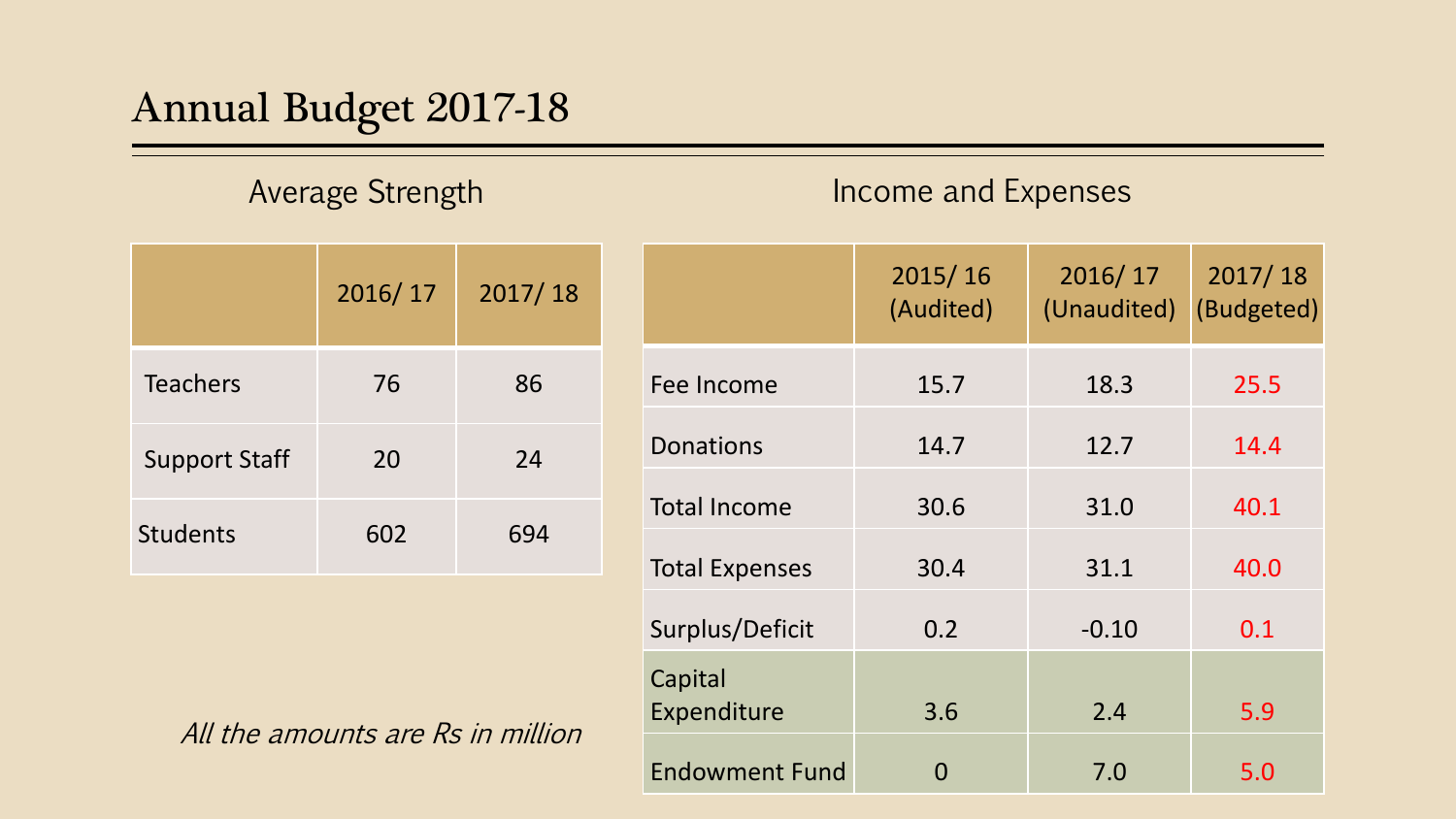## Revenue Trend

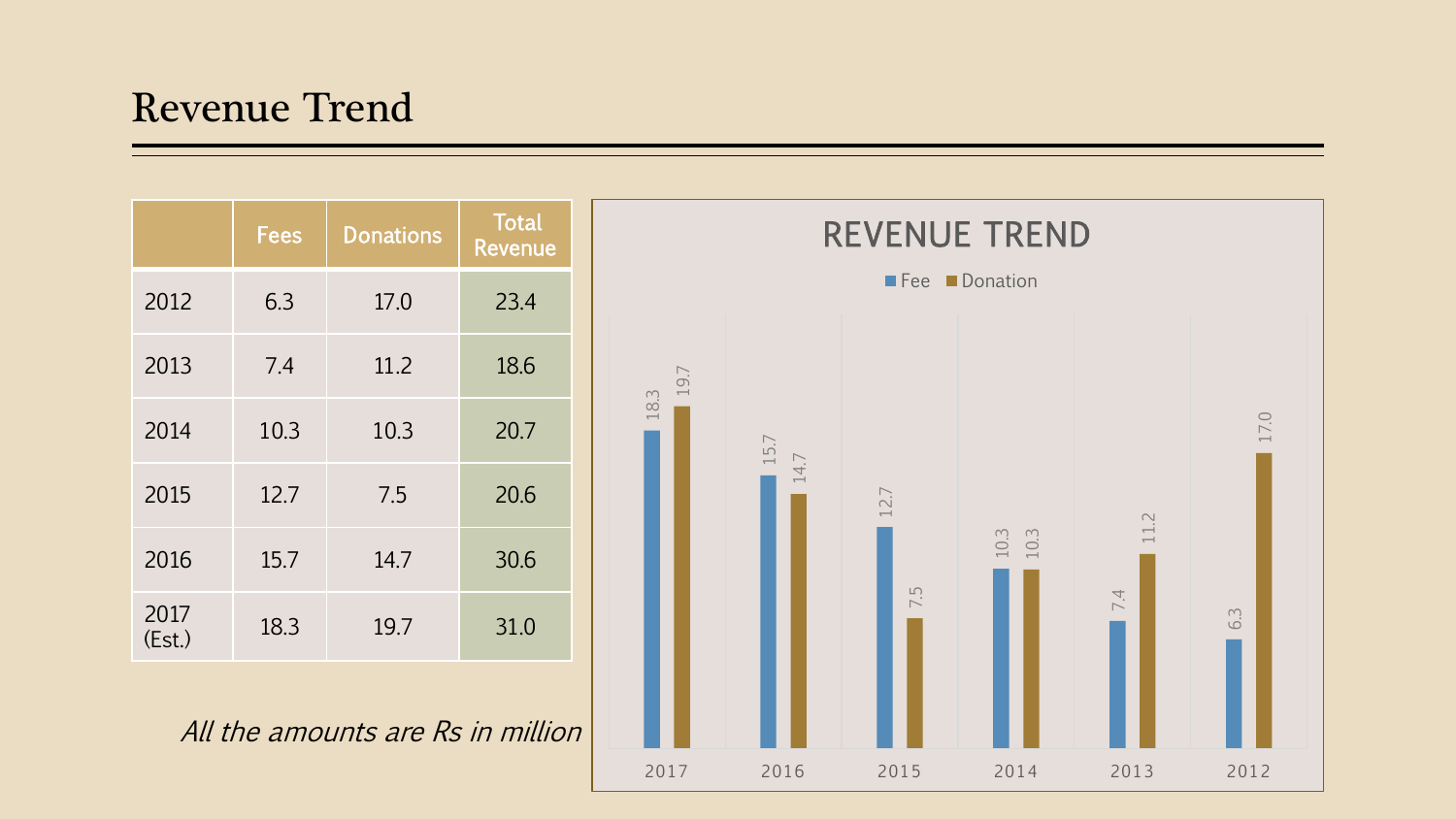## Expenditure Trend

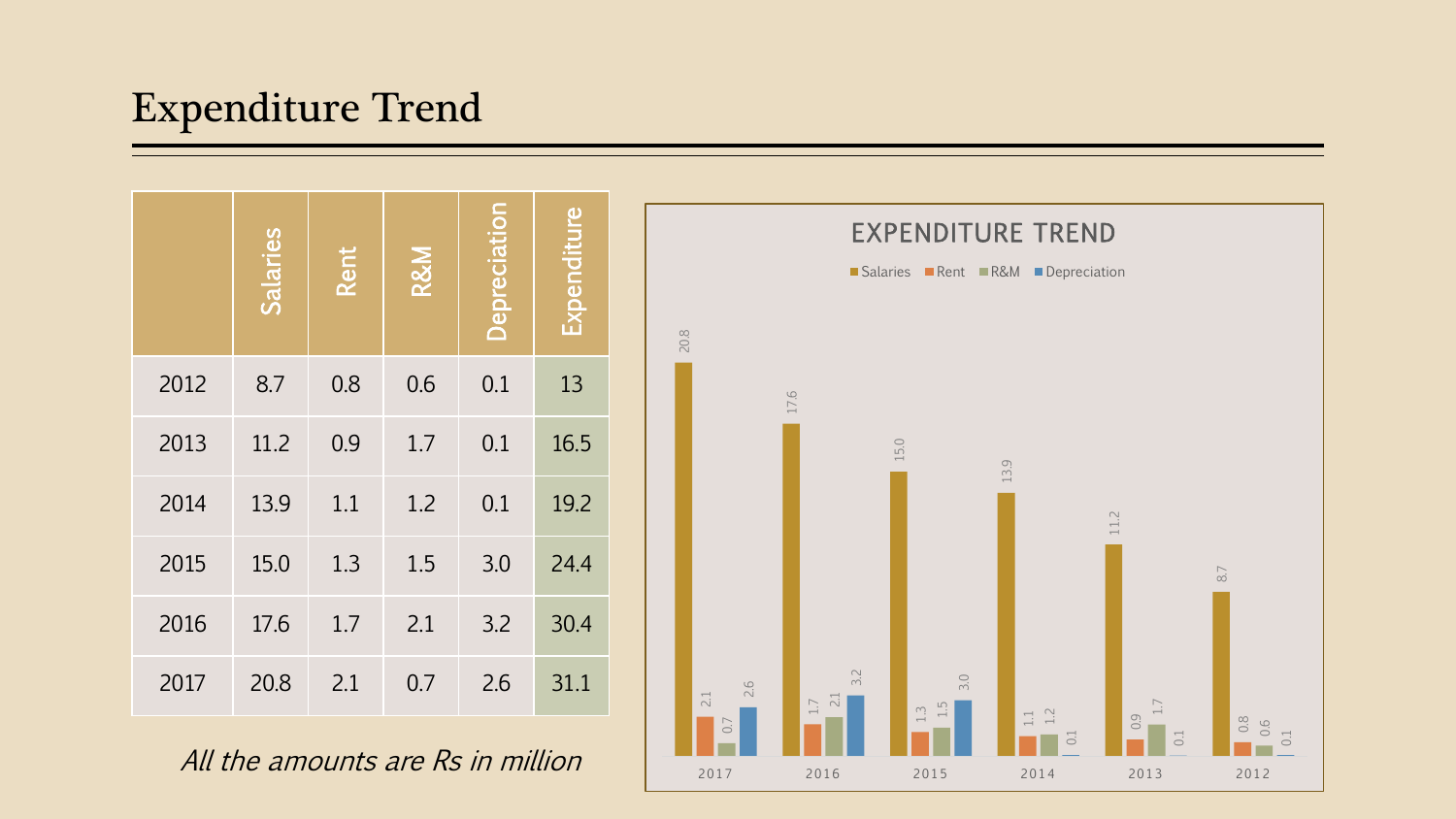## Formulation and Adoption of Policies

- Following policies were prepared and adopted by the EC
	- **Endowment Fund Policy**
	- **Financial Assistance Policy**
- **Formulation of further policies related to governance and operation of the Trust are** in progress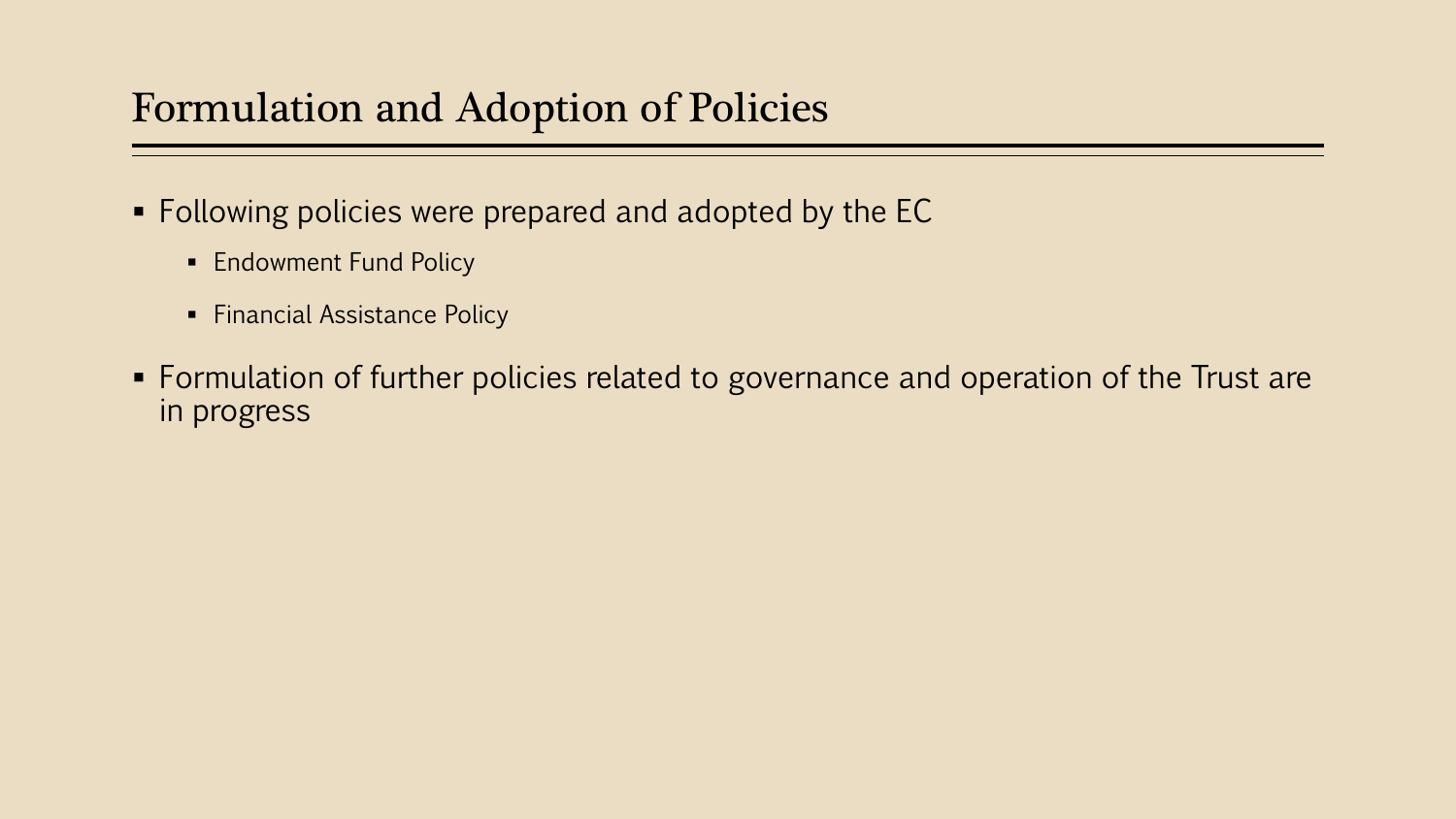- Income tax returns are filed on time
- Withholding tax deducted from all the suppliers/vendors and duly deposited with FBR
- The school is also registered with EOBI and SESSI and regular payments are made
- **NPO REGISTRATION** 
	- **Registration of NPO expired on 30th June 2016**
	- Renewal has been delayed because FBR asked that some additional clauses be inserted in the trust deed
	- The process has been initiated and the documents are awaited from the Registrar's Office
	- Once the NPO Registration is renewed local donors will be able to claim tax relief for amounts donated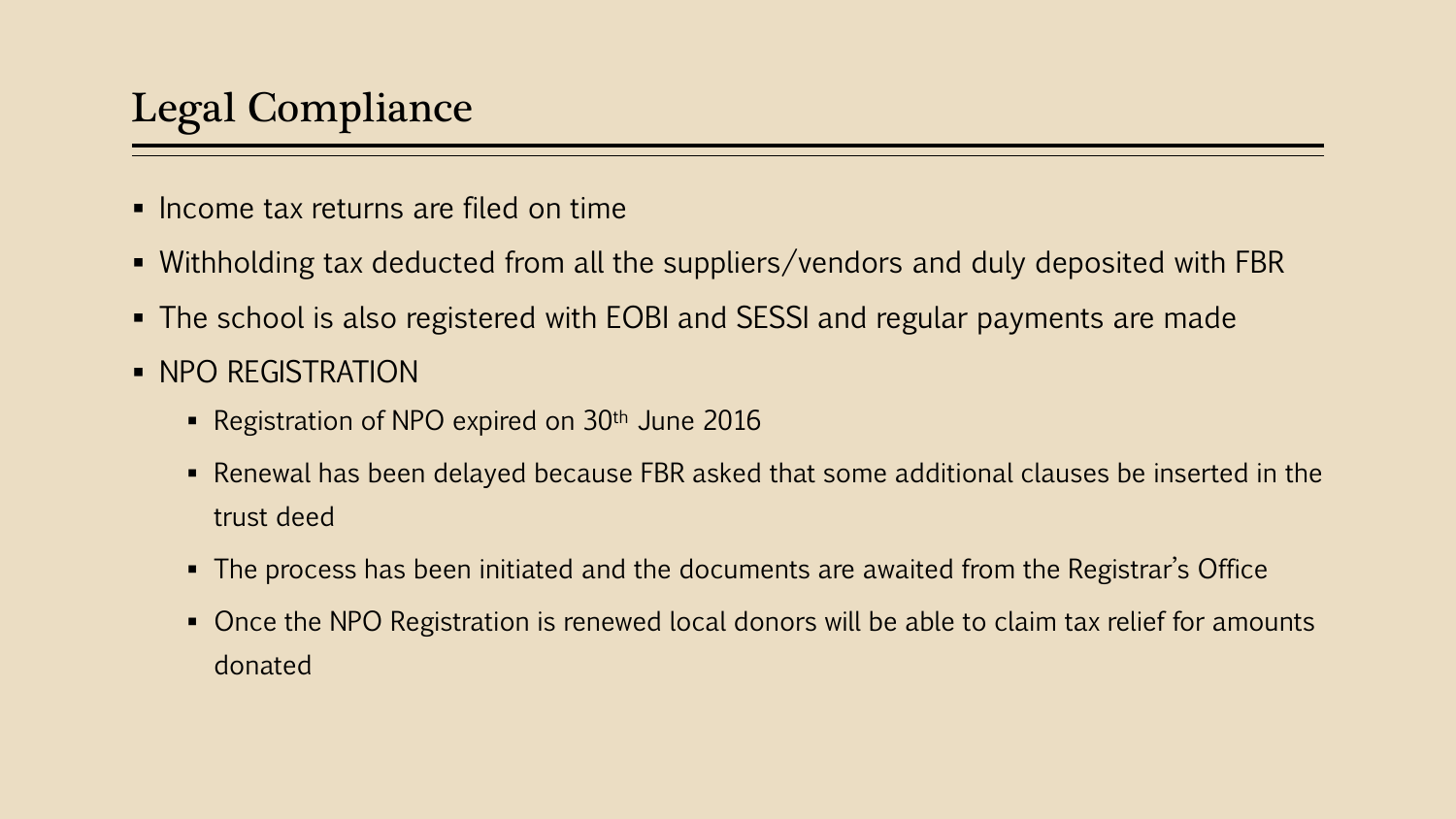- About half of the expenses are met through donations
- With the growing number of students, the financial requirements are increasing

|                      | <b>Fee!</b><br>(PKR) | <b>Donation</b><br>(PKR) | Cost<br>(PKR) |
|----------------------|----------------------|--------------------------|---------------|
| Per student          | 1,940                | 2,060                    | 4,000         |
| For all the students | 1.3 <sub>m</sub>     | 1.39m                    | 2.69m         |
| % of total costs     | 48%                  | 52%                      |               |

### Current Monthly Figures

■ Capital expenditure requirements are over and above the quoted figures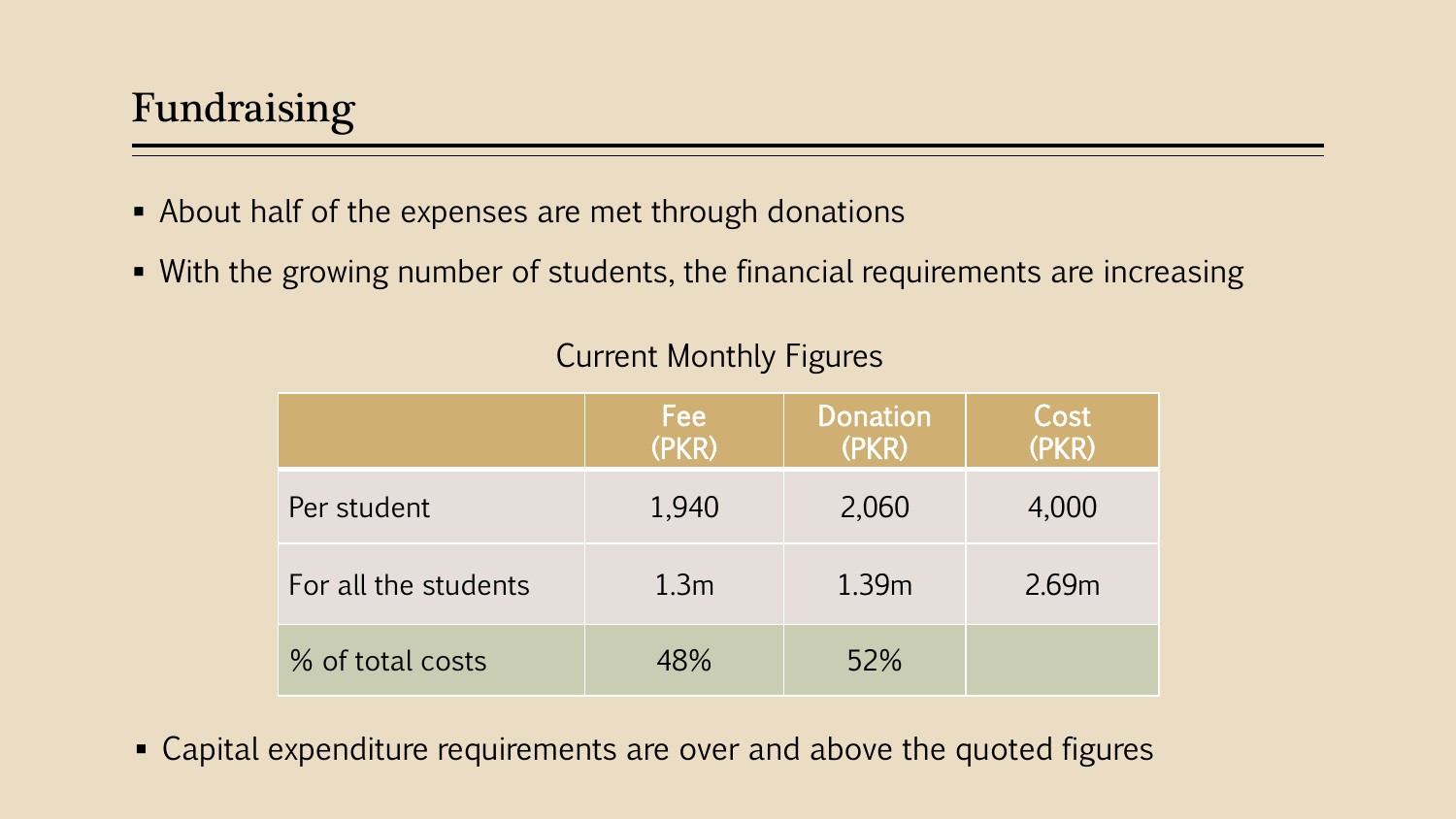## Fundraising Drive

- Measures taken for fundraising are:
	- Establishment of endowment fund
	- **.** Improving communication with the donors
		- **Prompt acknowledgement of donations**
		- Conveying school's progress
		- **EXECUTE: Launching of website (www.thesetschool.org)**
	- Reaching out to more donors
	- Efforts to tap organizational donors
		- Adamjee Trust
		- **·** Infaq Foundation
	- **EXPLORER** visits to the school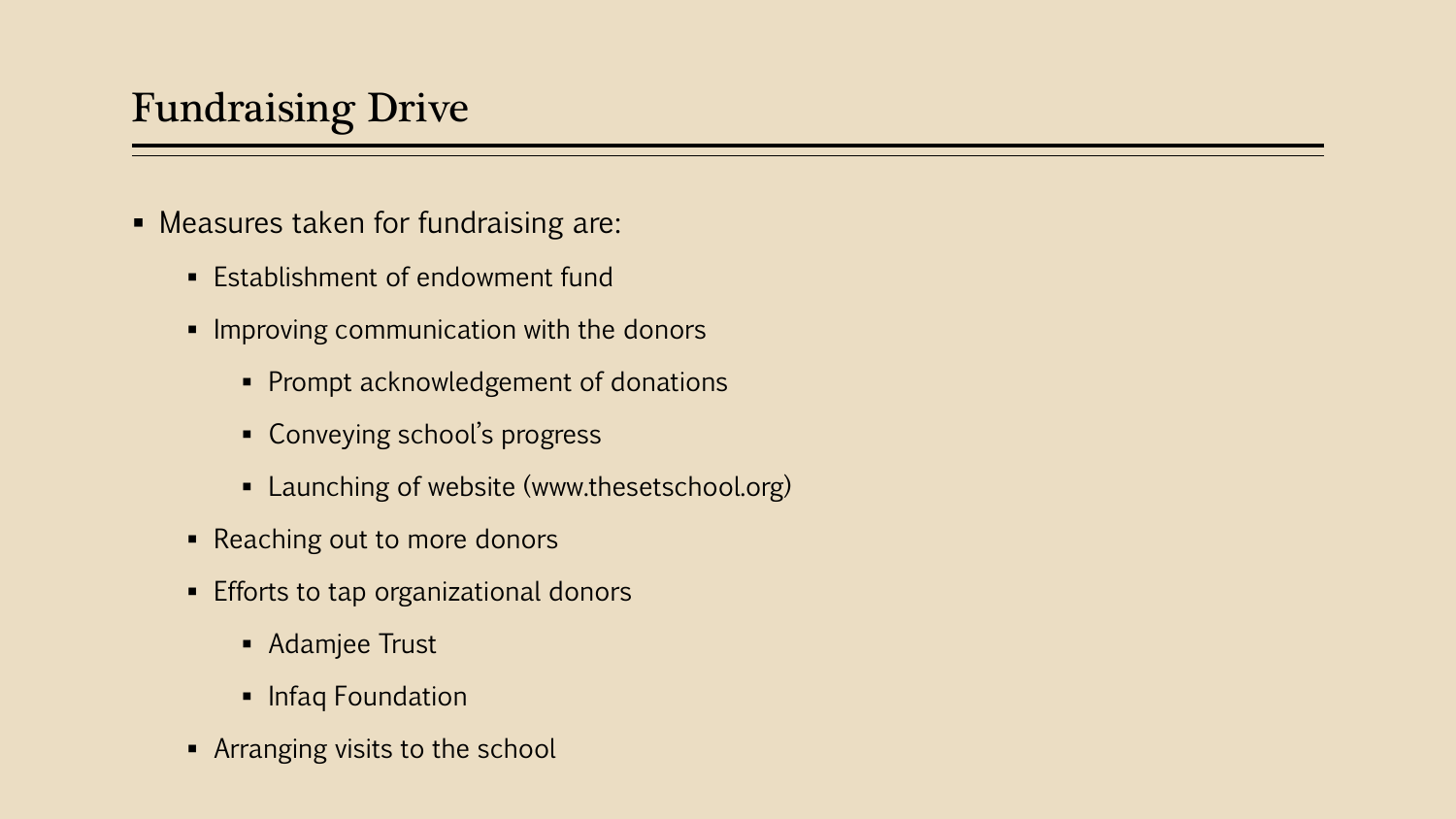## Establishment of SET Endowment Fund

- SET Endowment Fund has been set up with the objective of stabilizing and increasing certainty of income stream
- Salient features are as follows:
- Donors can elect to donate to general funds or the Endowment Fund (EF)
- For larger donations the donor can have the bequest dedicated to a person(s) (e.g. parents)
- Recording of the EF will be segregated from general funds in SET's accounting records
- Income for each memorial endowment will also be segregated
- The principal of the EF will be maintained permanently and rolled over on maturity
- The principal may only be used for another purpose with express written consent of the donor
- EF will be invested in very low risk government securities or time deposit of scheduled banks
- Income from the invested funds will be used to meet school operating expenses, subsidizing fees or providing financial assistance above the subsidy
- To-date donations of PKR 7.05 m have been received
- This amount has been invested with an annual income of 7.5% p.a. less tax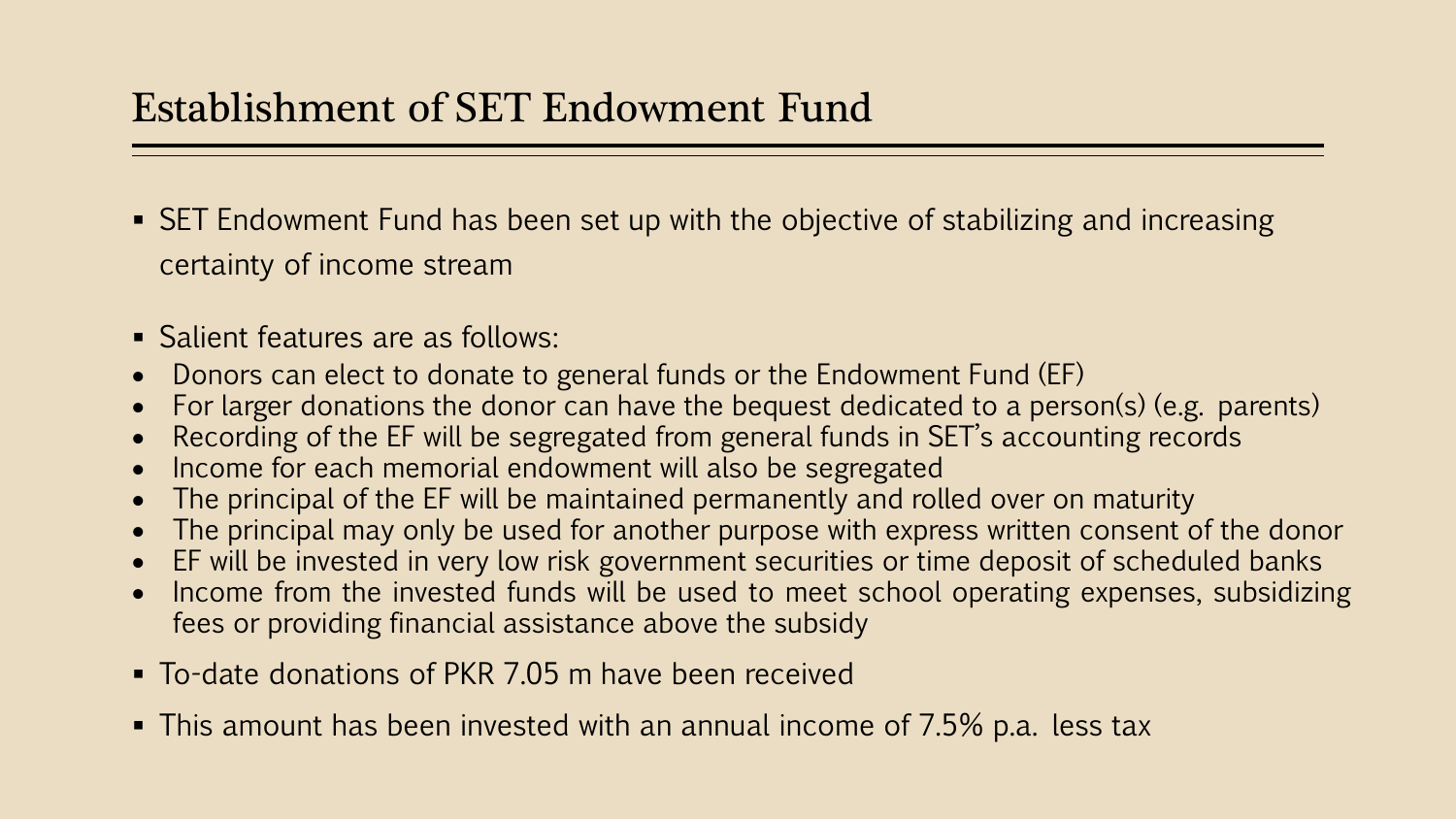## Future Objectives

- Short term:
	- To obtain NPO certificate from FBR
	- To increase the donor base from 230 to 350
	- To plan and progress towards a governance audit by a reputable organization
- **E** Long term:
	- To raise the student strength to 1000
	- To expand the infrastructure at NE Campus accordingly
	- To increase overseas donations